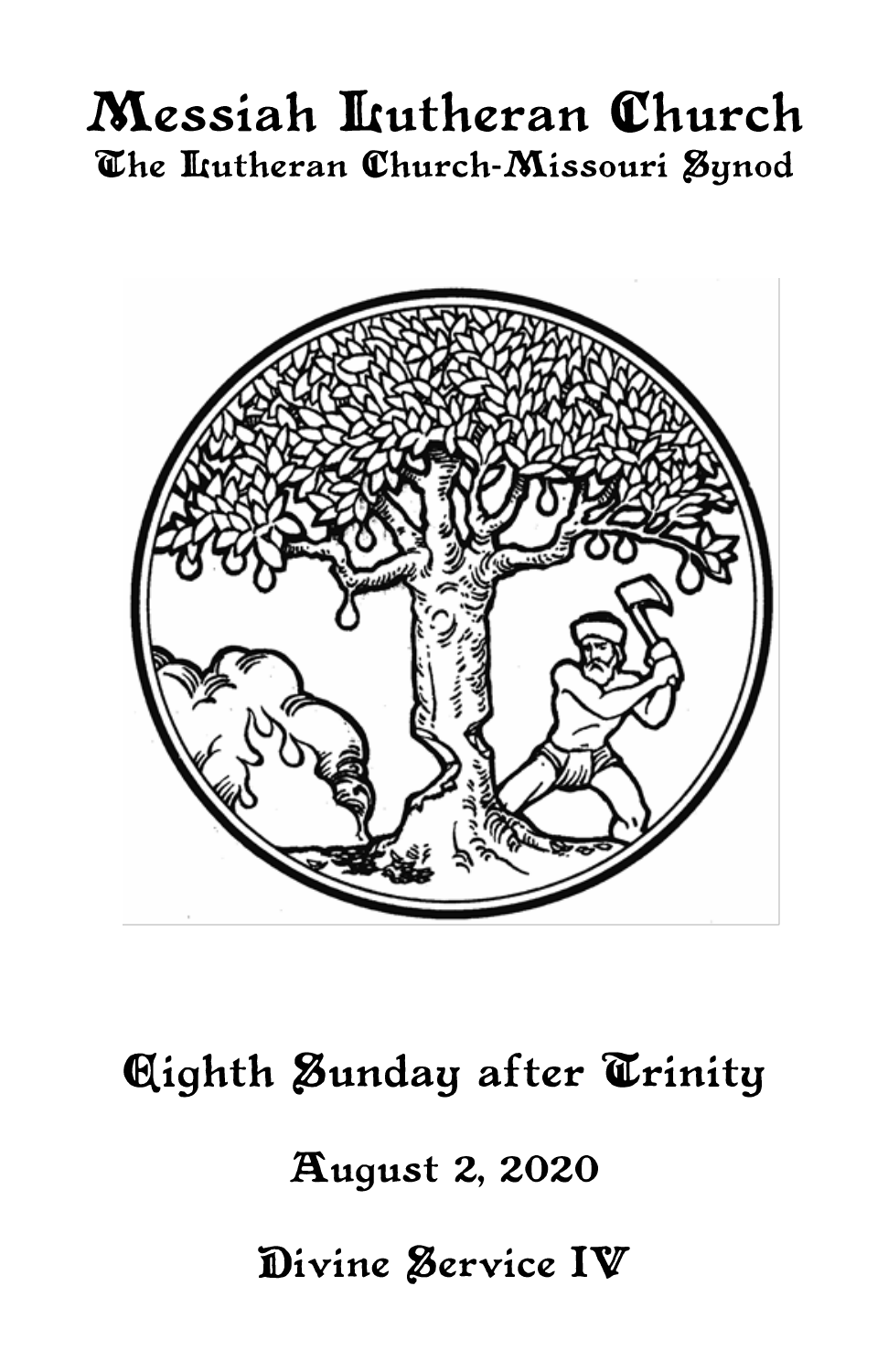# **Messiah Lutheran Church**

Rev. James A. Roemke, Pastor 2026 22nd Ave. Kenosha, WI 53140 Church Office: 262-551-8182 Pastor's Cell: 262-455-0255 Website: [www.messiahkenosha.org](http://www.messiahkenosha.org/) Calendar: <https://tinyurl.com/mlccalendar> Church Email: [secretary@messiahkenosha.org](https://d.docs.live.net/fdeed90a8019e9e6/Documents/2019%20PDF%20Bulletins/secretary@messiahkenosha.org) Pastor's Email: [pastorroemke@yahoo.com](mailto:pastorroemke@yahoo.com) Mobile Directory: [https://mobiledirectory.lifetouch.com/393717/messiah](https://mobiledirectory.lifetouch.com/393717/messiah-lutheran-church)[lutheran-church](https://mobiledirectory.lifetouch.com/393717/messiah-lutheran-church) Access Code:

**VISITORS WELCOME!** A special welcome to any visitors and guests who are with us today. Please introduce yourself to the pastor after the service, and we pray that the hearing and receiving of the Word of God in our midst will be filled with joy and thanksgiving!

**HOLY COMMUNION** is celebrated every Sunday and on Feast Days. Visiting communicant members of the Lutheran Church—Missouri Synod are invited to commune today. All other visitors are asked to speak with the pastor before coming to the altar. If there is time before the service, introduce yourself to the pastor or an elder. Other visitors are invited to use this time for prayer. If you desire information about attending communion, you are encouraged to visit with the pastor after the service today.

**PRAYERS OF PREPARATION** are found in the cover of the hymnals. Take some time before the service begins in quiet preparation and prayer. **Please turn off and put away all electronic devices during the service.**

> **+SERVING TODAY+ Organist:** Monica Scholz **Altar Guild:** Pam Del Frate & Tamara Weathersby

**Altar Flowers:** Today's altar flowers are provided by Bob & Lauri Trapp in honor of their wedding anniversary.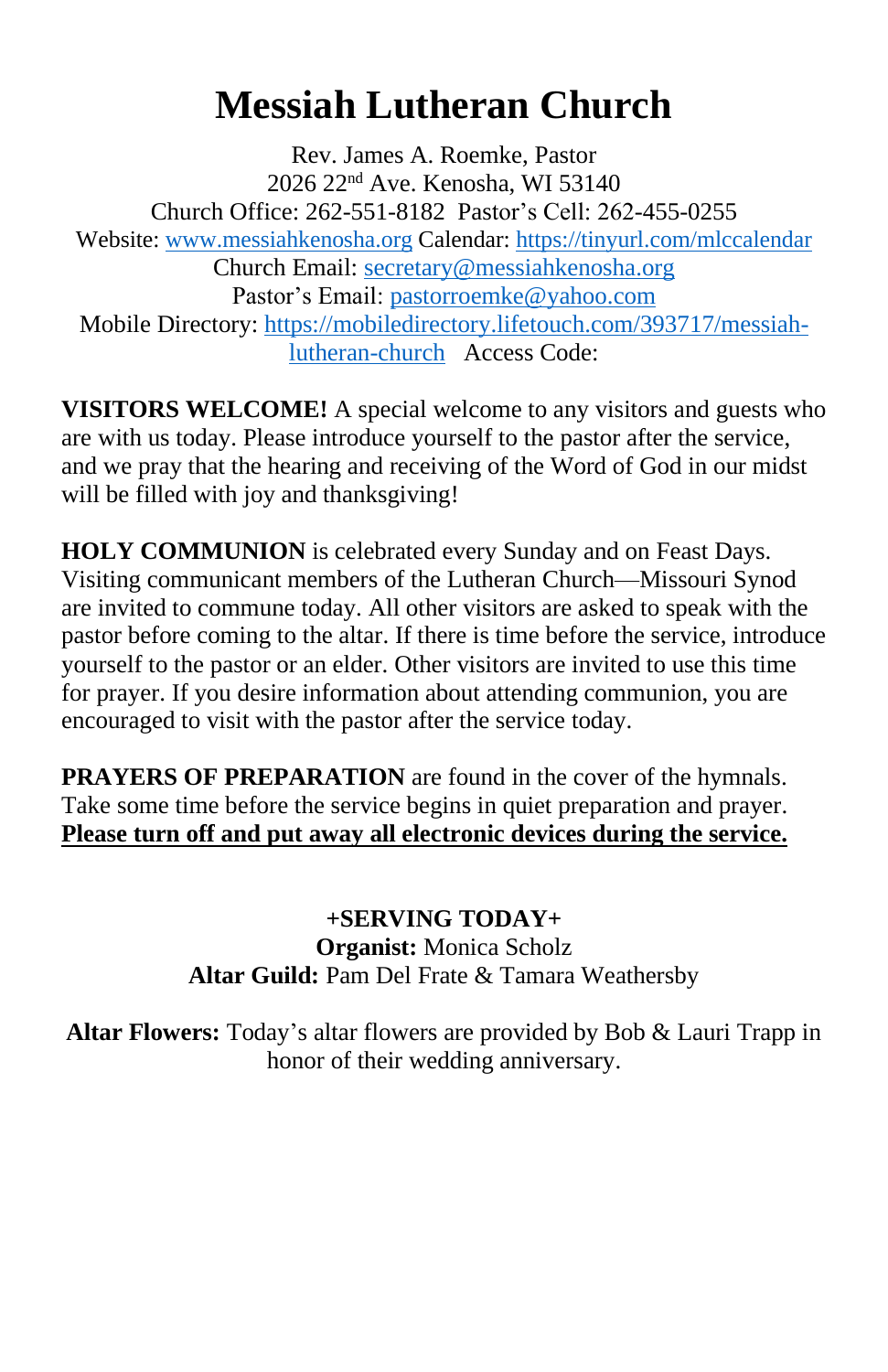### **Invocation** *p203*

*The sign of the cross may be made by all in remembrance of their baptism.* **+CONFESSION AND ABSOLUTION+**

*Silence for reflection on God's Word and for self-examination.*

### **+SERVICE OF THE WORD+**

### **Introit** *Ps. 48:1a, 3, 11, 14; antiphon: Ps. 48:9–10*

We have thought on Your steadfast love, O God, in the midst of Your temple.

As Your name, O God, so Your praise reaches to the ends of the earth.

Your right hand is filled with righteousness.

**Great is the LORD and greatly to be praised in the city of our God, His holy mountain. Within her citadels**

 **God has made Himself known as a fortress.**

Let Mount Zion be glad!

Let the daughters of Judah rejoice because of Your judgments! This is God, our God forever and ever.

He will guide us forever.

### **Glory be to the Father and to the Son and to the Holy Spirit; as it was in the beginning, is now, and will be forever. Amen.**

We have thought on Your steadfast love, O God, in the midst of Your temple.

As Your name, O God, so Your praise reaches to the ends of the earth.

Your right hand is filled with righteousness.

## **Kyrie** *p204*

# **Gloria in Excelsis**

### **Salutation and Collect of the Day** *p205*

Grant to us, Lord, the Spirit to think and do always such things as are right, that we, who cannot do anything that is good without You, may be enabled by You to live according to Your will; through Jesus Christ, Your Son, our Lord, who lives and reigns with You and the Holy Spirit, one God, now and forever.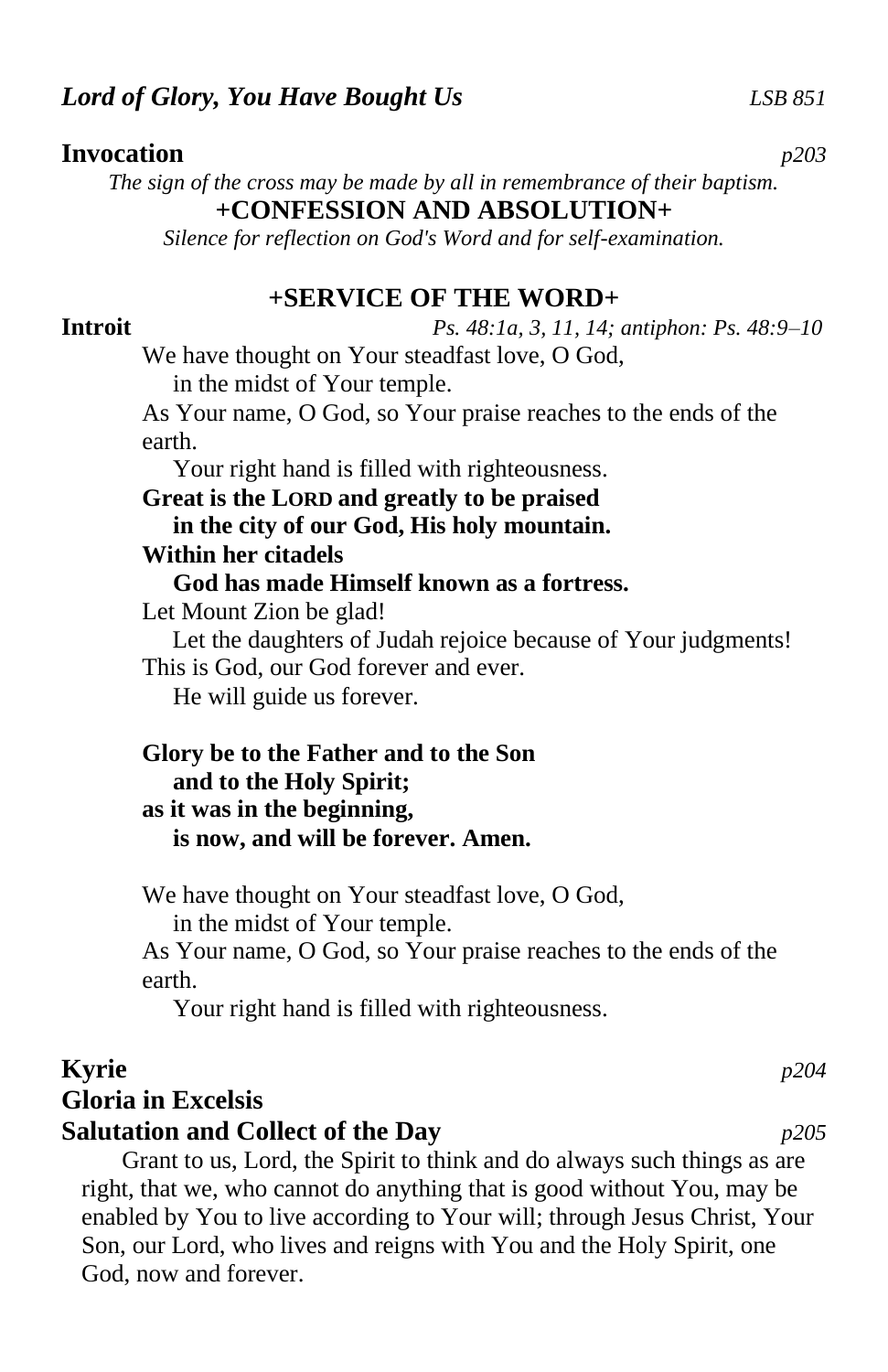## **Old Testament Reading** *Jeremiah 23:16–29*

<sup>16</sup>Thus says the LORD of hosts: "Do not listen to the words of the prophets who prophesy to you, filling you with vain hopes. They speak visions of their own minds, not from the mouth of the LORD. <sup>17</sup>They say continually to those who despise the word of the LORD, 'It shall be well with you'; and to everyone who stubbornly follows his own heart, they say, 'No disaster shall come upon you.'"

> $18$ For who among them has stood in the council of the LORD to see and to hear His word, or who has paid attention to His word and listened? <sup>19</sup>Behold, the storm of the LORD! Wrath has gone forth, a whirling tempest; it will burst upon the head of the wicked. <sup>20</sup>The anger of the LORD will not turn back until He has executed and accomplished the intents of His heart. In the latter days you will understand it clearly. <sup>21</sup>"I did not send the prophets, yet they ran; I did not speak to them, yet they prophesied.  $^{22}$ But if they had stood in My council, then they would have proclaimed My words to My people, and they would have turned them from their evil way,

and from the evil of their deeds.

<sup>23</sup>"Am I a God at hand, declares the LORD, and not a God afar off?  $24$ Can a man hide himself in secret places so that I cannot see him? declares the LORD. Do I not fill heaven and earth? declares the LORD. <sup>25</sup>I have heard what the prophets have said who prophesy lies in My name, saying, 'I have dreamed, I have dreamed!' <sup>26</sup>How long shall there be lies in the heart of the prophets who prophesy lies, and who prophesy the deceit of their own heart, <sup>27</sup>who think to make My people forget My name by their dreams that they tell one another, even as their fathers forgot My name for Baal? <sup>28</sup>Let the prophet who has a dream tell the dream, but let him who has My word speak My word faithfully. What has straw in common with wheat? declares the LORD. <sup>29</sup>Is not My word like fire, declares the LORD, and like a hammer that breaks the rock in pieces?"

*Sit*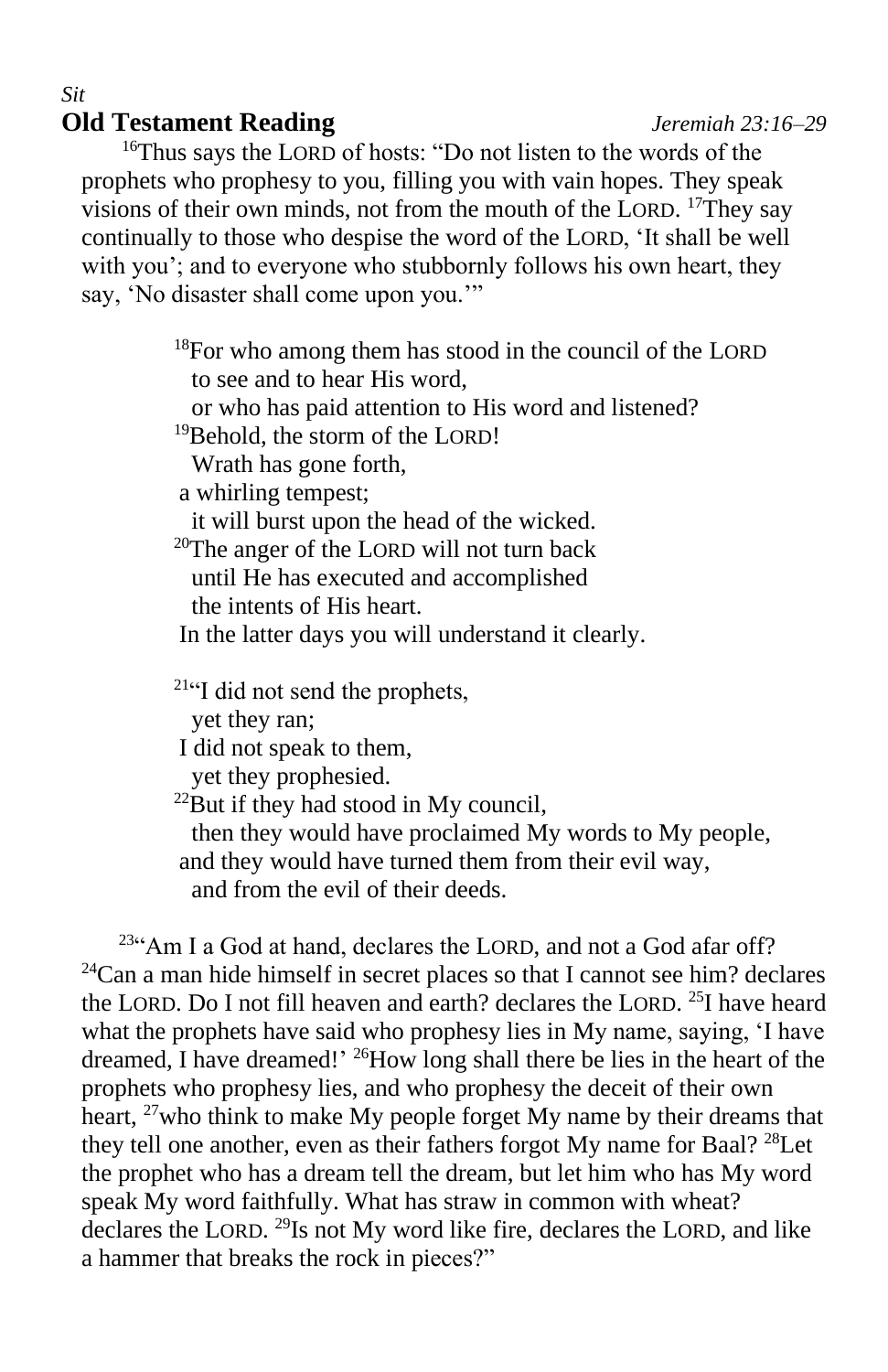### **Be a rock of refuge for me, a strong fortress to save me! In You, O LORD, do I take refuge; let me never be put to shame.**

**Epistle** *Acts 20:27–38*

 $27$ [Paul said:] For I did not shrink from declaring to you the whole counsel of God. <sup>28</sup>Pay careful attention to yourselves and to all the flock, in which the Holy Spirit has made you overseers, to care for the church of God, which He obtained with His own blood.<sup>29</sup>I know that after my departure fierce wolves will come in among you, not sparing the flock;  $30$  and from among your own selves will arise men speaking twisted things, to draw away the disciples after them. <sup>31</sup>Therefore be alert, remembering that for three years I did not cease night or day to admonish everyone with tears. <sup>32</sup>And now I commend you to God and to the word of His grace, which is able to build you up and to give you the inheritance among all those who are sanctified. <sup>33</sup>I coveted no one's silver or gold or apparel. <sup>34</sup>You yourselves know that these hands ministered to my necessities and to those who were with me.  $35$ In all things I have shown you that by working hard in this way we must help the weak and remember the words of the Lord Jesus, how He Himself said, 'It is more blessed to give than to receive."

<sup>36</sup>And when he had said these things, he knelt down and prayed with them all. <sup>37</sup>And there was much weeping on the part of all; they embraced Paul and kissed him, <sup>38</sup>being sorrowful most of all because of the word he had spoken, that they would not see his face again. And they accompanied him to the ship.

#### *Stand*

#### **Alleluia and Verse** *p205*

 $15$ [Jesus said:] "Beware of false prophets, who come to you in sheep's clothing but inwardly are ravenous wolves. <sup>16</sup>You will recognize them by their fruits. Are grapes gathered from thornbushes, or figs from thistles?  $17$ So, every healthy tree bears good fruit, but the diseased tree bears bad fruit. <sup>18</sup>A healthy tree cannot bear bad fruit, nor can a diseased tree bear good fruit. <sup>19</sup>Every tree that does not bear good fruit is cut down and thrown into the fire. <sup>20</sup>Thus you will recognize them by their fruits.

21"Not everyone who says to Me, 'Lord, Lord,' will enter the kingdom

#### **Holy Gospel** *Matthew 7:15–23*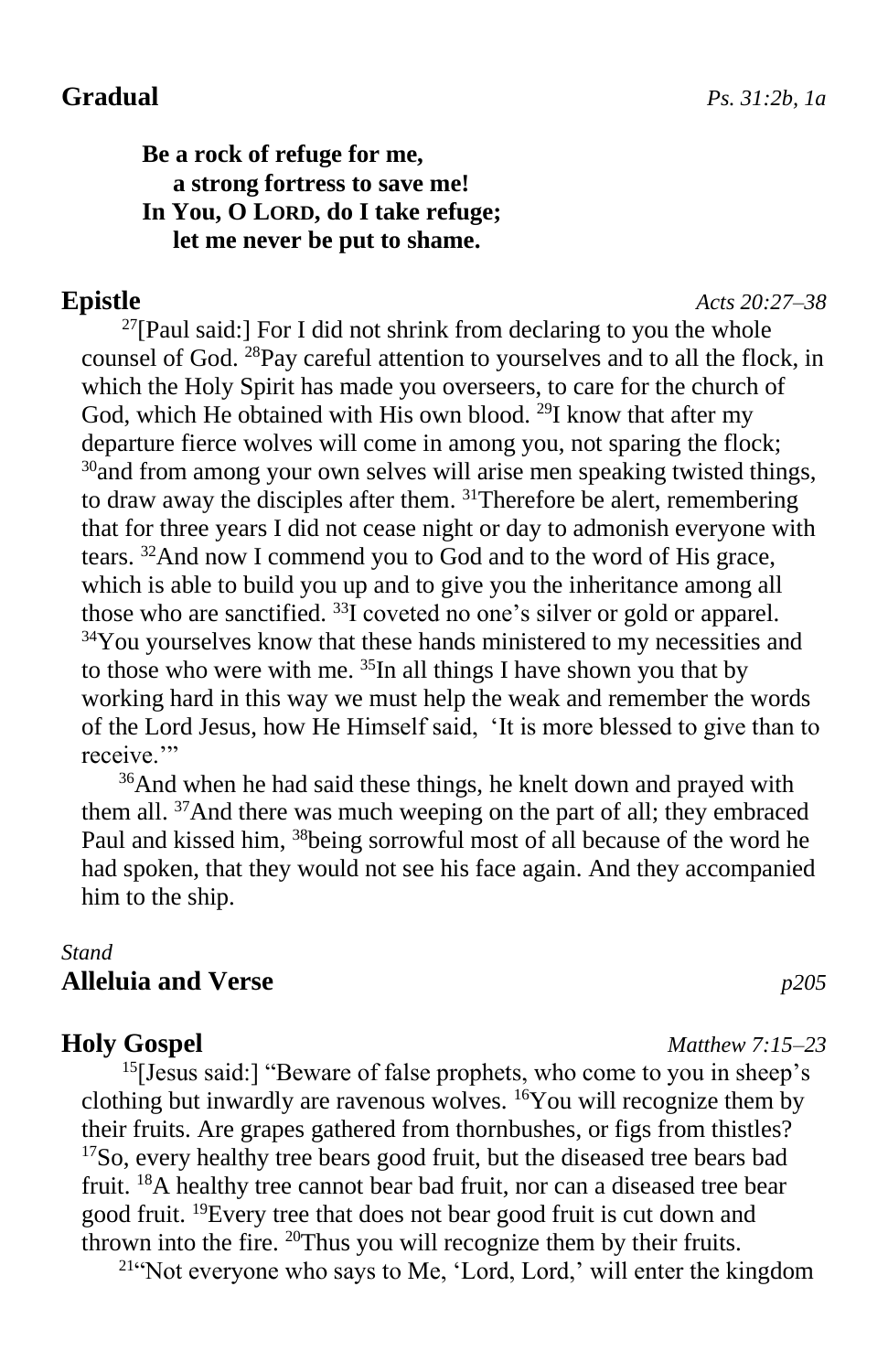of heaven, but the one who does the will of My Father who is in heaven. <sup>22</sup>On that day many will say to Me, 'Lord, Lord, did we not prophesy in Your name, and cast out demons in Your name, and do many mighty works in Your name?' <sup>23</sup>And then will I declare to them, 'I never knew you; depart from Me, you workers of lawlessness.'"

| <b>Nicene Creed</b>                                          | p206         |
|--------------------------------------------------------------|--------------|
| Sit                                                          |              |
| In God, My Faithful God                                      | LSB 745      |
| <b>Sermon</b>                                                |              |
| Stand                                                        |              |
| <b>Prayer of the Church</b>                                  |              |
| Offering may be left at either of the doors to the sanctuary |              |
| +SERVICE OF THE SACRAMENT+                                   |              |
| <b>Preface</b>                                               | <i>p</i> 208 |
| <b>Sanctus</b>                                               |              |
| <b>Prayer of Thanksgiving</b>                                | p209         |
| <b>Lord's Prayer</b>                                         |              |
| The Words of Our Lord                                        |              |
| <b>Pax Domini</b>                                            |              |
| <b>Agnus Dei</b>                                             | p210         |
| Sit                                                          |              |
| <b>Distribution</b>                                          |              |
| Hear Us, Father, When We Pray                                | LSB 773      |
| <b>Lord Jesus Christ, We Humbly Pray</b>                     | LSB 623      |
| <b>Lamb of God</b>                                           | LSB 550      |
| <b>Stand</b>                                                 |              |
| <b>Nunc Dimittis</b>                                         | p211         |
| <b>Post-Communion Collect</b>                                | p212         |
| <b>Benedicamus and Benediction</b>                           |              |
| <b>Sent Forth by God's Blessing</b>                          | LSB 643      |